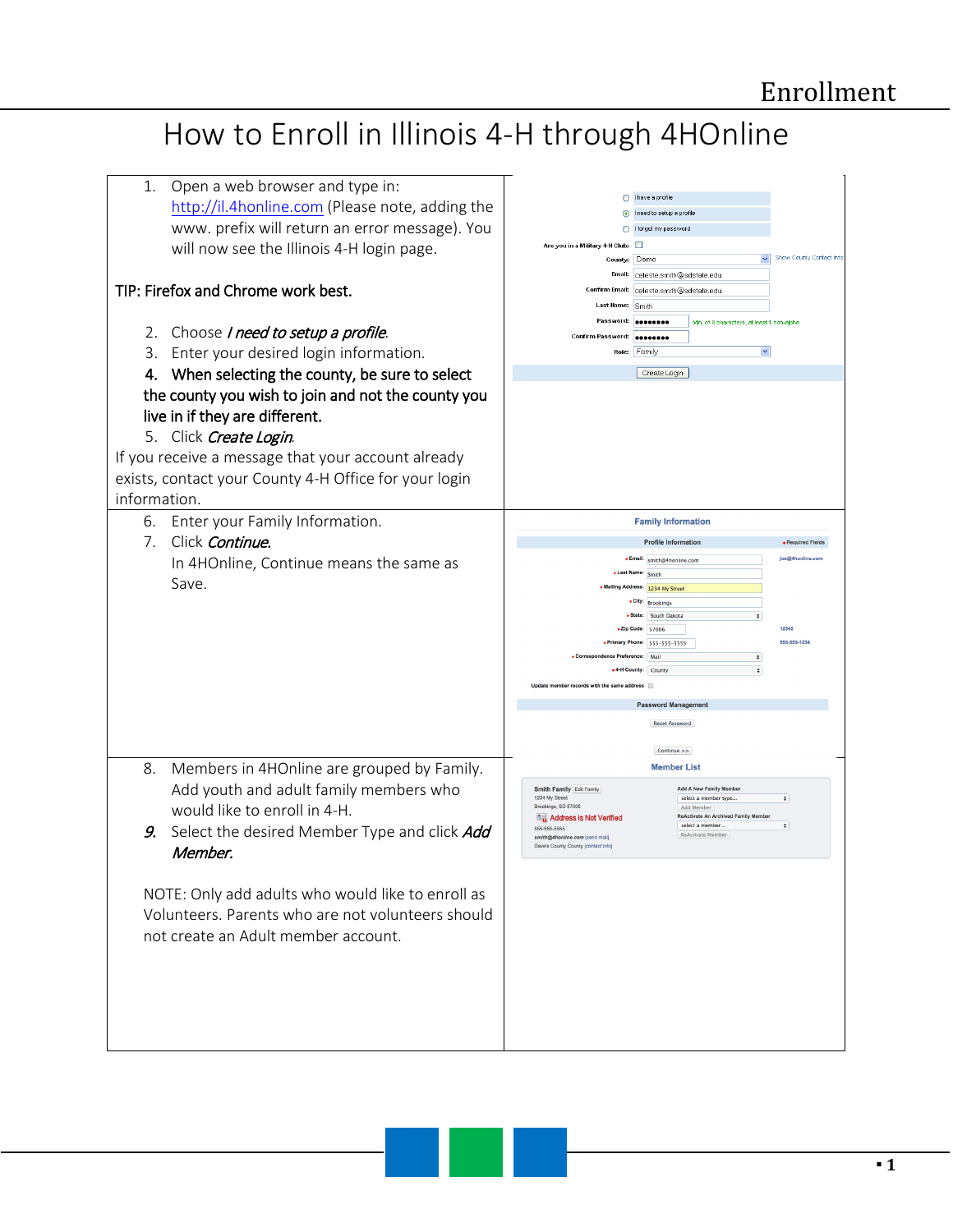## Enrollment

| 10. Enter the Youth's Personal Information.           | First Hame Celeste<br>Middle Name                                                                                                                                                                                                                                               |
|-------------------------------------------------------|---------------------------------------------------------------------------------------------------------------------------------------------------------------------------------------------------------------------------------------------------------------------------------|
| 11. Information in Bold is required. All other        | Last Hame Smith                                                                                                                                                                                                                                                                 |
| information is optional.                              | Preferred Name<br>Mailing Address 1234 My Stree                                                                                                                                                                                                                                 |
| Notes regarding Personal Information:                 | City Brookings<br>state South Dakota<br>12345                                                                                                                                                                                                                                   |
| Parent 1 and Parent 2 are the                         | Zip Code 57006<br>Birth Date 05/01/2002<br>mm/dd/yyyy<br>$\checkmark$                                                                                                                                                                                                           |
| Parent(s)/Guardian(s) where the youth resides.        | Gender Female                                                                                                                                                                                                                                                                   |
|                                                       |                                                                                                                                                                                                                                                                                 |
| Second Household would be other parent if             |                                                                                                                                                                                                                                                                                 |
| divorce, parents not at same residence, etc. This     |                                                                                                                                                                                                                                                                                 |
| could also include Grandparents in situations         |                                                                                                                                                                                                                                                                                 |
| where they assist with child care.                    |                                                                                                                                                                                                                                                                                 |
|                                                       |                                                                                                                                                                                                                                                                                 |
| <b>Emergency Contact</b> This would be the person to  |                                                                                                                                                                                                                                                                                 |
| contact in the event of an emergency. This could      |                                                                                                                                                                                                                                                                                 |
| be the same as the parent.                            |                                                                                                                                                                                                                                                                                 |
|                                                       |                                                                                                                                                                                                                                                                                 |
| 4-H County The county you are joining 4-H in, may     |                                                                                                                                                                                                                                                                                 |
| be different than the county where you live.          |                                                                                                                                                                                                                                                                                 |
|                                                       |                                                                                                                                                                                                                                                                                 |
| 12. Click Continue.                                   |                                                                                                                                                                                                                                                                                 |
| 13. Read the Additional Information carefully.        | hereby release, discharge and agree to hold harmless SDSU from any liability by virtue of any use whatsoever,<br>whether intentional or otherwise, that may occur or be produced in the taking of said picture, or in any<br>processing needed to complete the finished product |
| Notes regarding Additional Information:               | agree to the terms of the Media Release above                                                                                                                                                                                                                                   |
| Languages: Please indicate any/all languages          | and permit SDSU to use pictures of this 4-H $\,$ $\,$ $\,$ $\,$<br>member for the purposes stated above.<br>I DO NOT permit SDSU to use pictures of this 4-H                                                                                                                    |
| spoken at home.                                       | member for any purpose.<br><b>REQUIRED</b><br><b>Member Signature</b>                                                                                                                                                                                                           |
| Hispanic Origin: If the youth is identified as        | <b>REQUIRED</b><br>nt/Guardian Signature                                                                                                                                                                                                                                        |
| Hispanic, please indicate geographic area of origin.  | <b>Medical Release</b>                                                                                                                                                                                                                                                          |
|                                                       |                                                                                                                                                                                                                                                                                 |
| 14. Mark the check box and/or sign each section.      |                                                                                                                                                                                                                                                                                 |
| This section will be locked for editing after the     |                                                                                                                                                                                                                                                                                 |
| enrollment has been submitted.                        |                                                                                                                                                                                                                                                                                 |
| 15. Click Continue.                                   |                                                                                                                                                                                                                                                                                 |
| 16. Select your desired Club.                         | <b>Projects</b><br>Group<br>Clubs                                                                                                                                                                                                                                               |
| 17. Click Add Club.                                   | Select a minimum of 1 club(s)                                                                                                                                                                                                                                                   |
| Please choose carefully. If you are a cloverbud,      | $\checkmark$<br>Select a Club: Demo Club                                                                                                                                                                                                                                        |
| make sure you choose the Cloverbud Club.              | Add Club                                                                                                                                                                                                                                                                        |
| 18. The Club will appear on the Club List.            | Projects<br>Groups<br>Clubs                                                                                                                                                                                                                                                     |
| 19. If you would like to join another Club, select it | Select a minimum of 1 club(s)                                                                                                                                                                                                                                                   |
| from the drop-down list and click Add Club.           | Add a Club                                                                                                                                                                                                                                                                      |
| 20. Be sure to select which Club will be your         | $\checkmark$<br>Select a Club: Select a club                                                                                                                                                                                                                                    |
| Primary Club.                                         | Add Club<br><b>Club Lis</b>                                                                                                                                                                                                                                                     |
| 21. When you have finished adding Clubs, click        | Club<br>Edit<br>Primary<br>Delete<br>$\circledcirc$<br>Demo Club                                                                                                                                                                                                                |
| Continue.                                             |                                                                                                                                                                                                                                                                                 |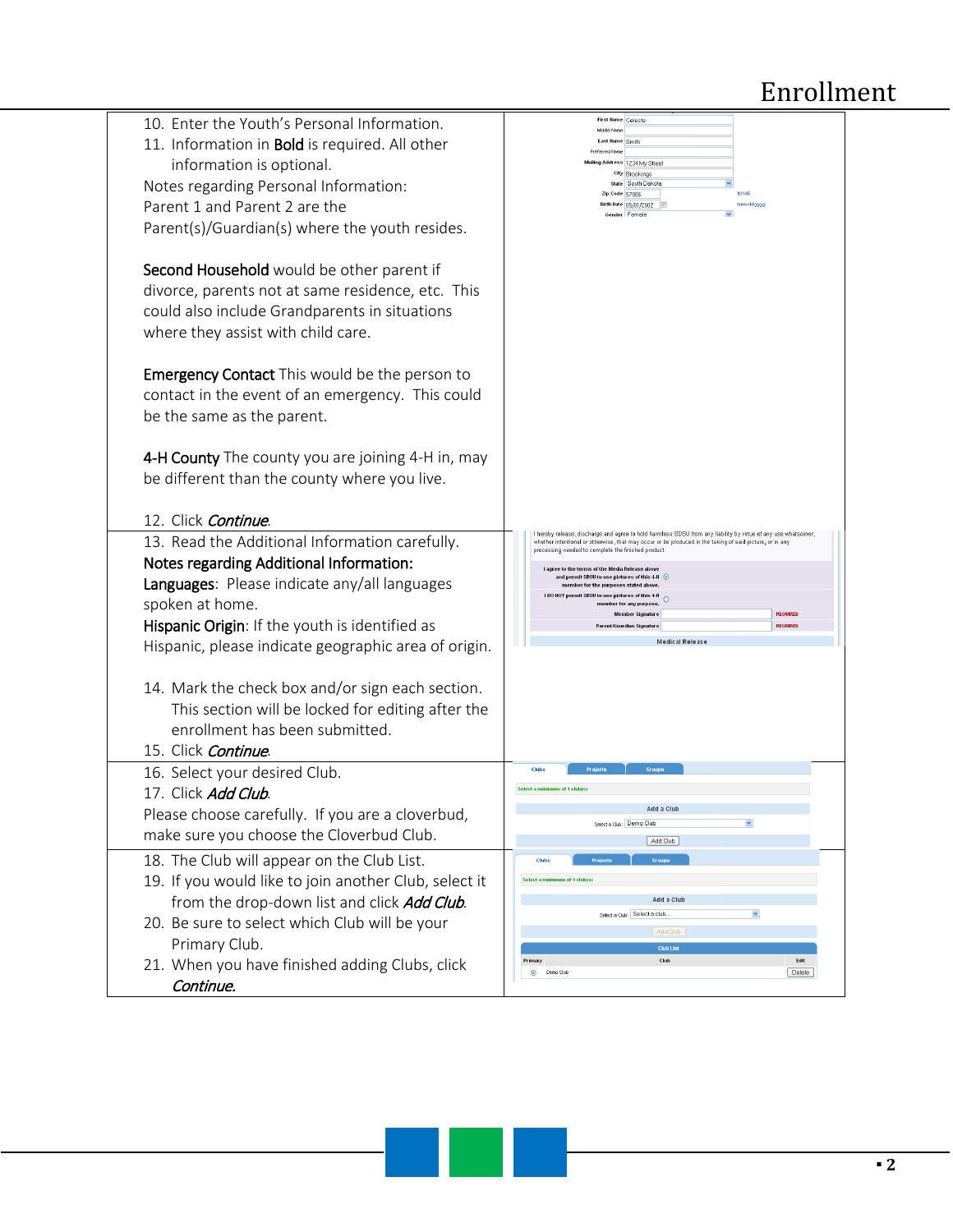## Enrollment

| 22. Select the Club in which you would like to                                                     |                                                                                                           |
|----------------------------------------------------------------------------------------------------|-----------------------------------------------------------------------------------------------------------|
| enroll in a Project.                                                                               | Additional<br>Participation<br>Personal                                                                   |
| 23. Select the Project.                                                                            | Information<br>Information                                                                                |
| 24. Click Add Project.                                                                             | Groups<br>Groups are assigned by the County Extension Office, please do not select a Group.               |
| 25. Repeat to add all of your projects.                                                            | <b>Add a Group</b>                                                                                        |
| 26. When you have finished adding your projects,                                                   | $\vert \cdot \vert$<br>Select a Group: Select a group                                                     |
| click Continue.                                                                                    | <b>Add Group</b>                                                                                          |
| 27. Groups are assigned by the county office.                                                      | <b>Group Lis</b><br>Group<br>Edit                                                                         |
| 28. Choose <i>Continue</i> to advance to the Invoice                                               |                                                                                                           |
| page.                                                                                              | << Previous<br>Continue >>                                                                                |
|                                                                                                    |                                                                                                           |
| 29. Illinois charges a \$20 per person Program Fee.                                                | Animals / Livestock                                                                                       |
| On the Invoice screen, the Program Fee is                                                          | Persona<br>Information                                                                                    |
| calculated and displayed. Click Continue to                                                        | <b>Scholarship Selection</b>                                                                              |
| advance to the Payment options screen.                                                             | <b>Enter Award Code</b>                                                                                   |
|                                                                                                    | Apply To Invoice                                                                                          |
|                                                                                                    | <b>Invoice Information</b>                                                                                |
|                                                                                                    | <b>Enrolment Fee 2 Hor</b><br>Enrolment: 2015-2016<br><b>Invoice Items</b>                                |
|                                                                                                    | STATE: STATE: FEE: Program Fee-County<br>13.00<br>\$13.00                                                 |
|                                                                                                    | STATE: STATE: FEE: Program Fee-State<br>7.00<br>\$7.00                                                    |
|                                                                                                    | \$20,00<br><b>Total:</b><br>\$0.00<br>Paid:                                                               |
|                                                                                                    | \$20.00<br>Balance:                                                                                       |
|                                                                                                    | Continue >><br><< Previous                                                                                |
| 30. Jo Daviess County members have their fee                                                       | <b> Nember List</b><br><b>Nome   I My Member List</b><br>Logged in as & Horn: Enrollment Fee:             |
| payed for by a cooperation of local businesses,                                                    | Animals / Livestock                                                                                       |
| foundations, and club.                                                                             | Additional                                                                                                |
| Please choose <i>county/club 4-H check</i> and click                                               | Information<br>Information                                                                                |
| continue.                                                                                          | <b>Payment</b><br><b>Payment Instructions Text</b>                                                        |
| Once this step is complete you are ready to                                                        | Add New Credit Car                                                                                        |
| click <i>submit enrollment</i> .                                                                   | Pay with an existing card<br><b>Credit Card No</b><br>Cardholder llame<br>Pay using a non-electronic meth |
|                                                                                                    | County/Club 4H Che<br><b>Change Biling Address</b>                                                        |
|                                                                                                    |                                                                                                           |
|                                                                                                    | << Previous Select Payment Method >>                                                                      |
|                                                                                                    | <b>Member/Volunteer List</b>                                                                              |
| 31. The member that you just added will appear in<br>your Member List as Pending. You will receive | Edit<br>Membership ID Enrollment Status Last Active Year<br><b>Hame</b><br>Role                           |
|                                                                                                    | 1) Celeste Smith<br>Youth<br>Pendino<br>Edit 6                                                            |
| an email that your enrollment has been                                                             |                                                                                                           |
| submitted to your County 4-H Office.                                                               |                                                                                                           |
| 32. Once your County 4-H Office reviews the                                                        |                                                                                                           |
| member enrollment, you will receive another                                                        |                                                                                                           |
| email either confirming your enrollment, or                                                        |                                                                                                           |
| asking you to make changes and resubmit your                                                       |                                                                                                           |
| enrollment.                                                                                        |                                                                                                           |